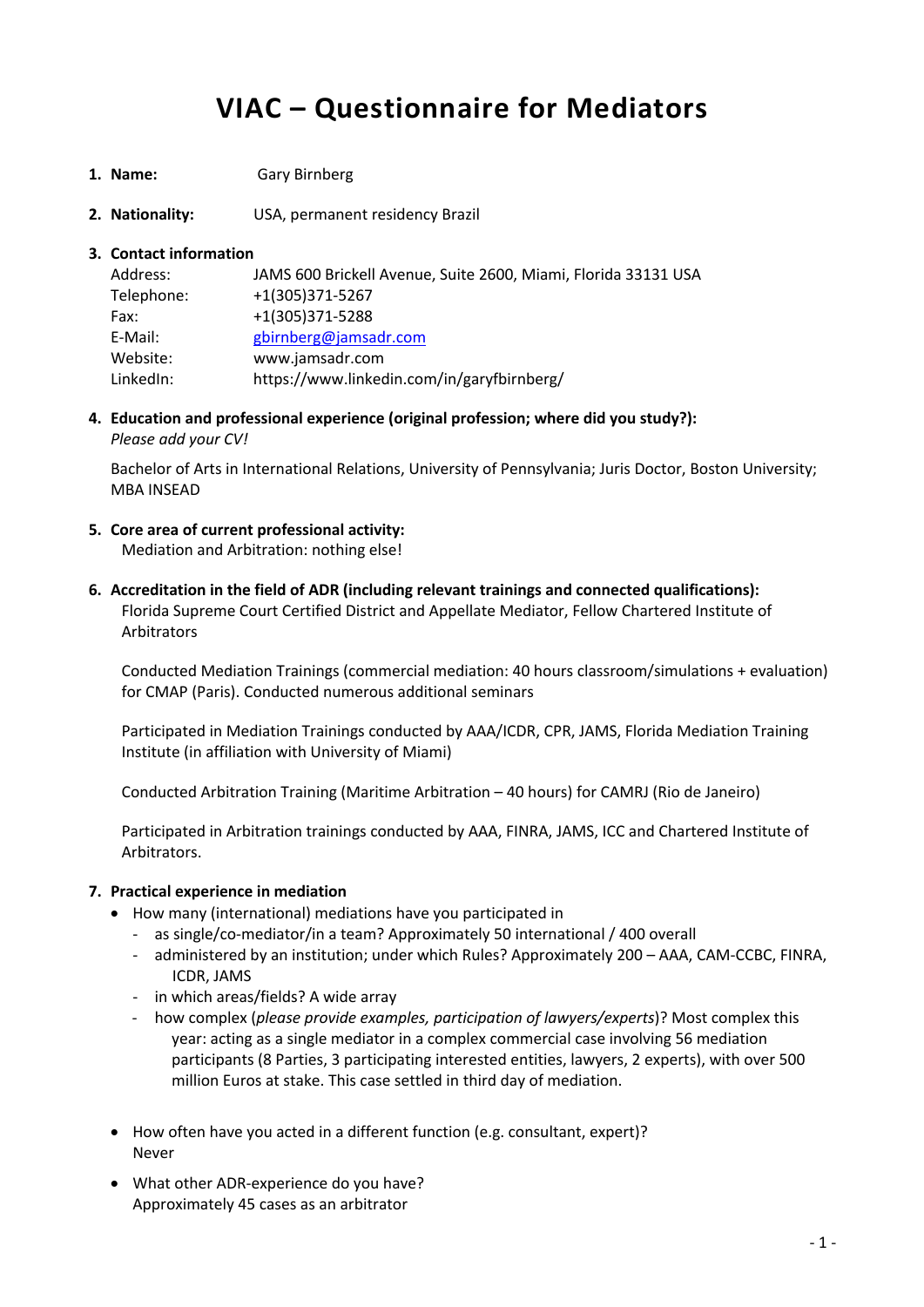## **8. Languages (including levels)**

Mother tongue: English

Working languages (i.e. languages in which you have both a spoken and written command so that you may conduct mediation proceedings in this language): French, Portuguese

Basic knowledge: Italian, Spanish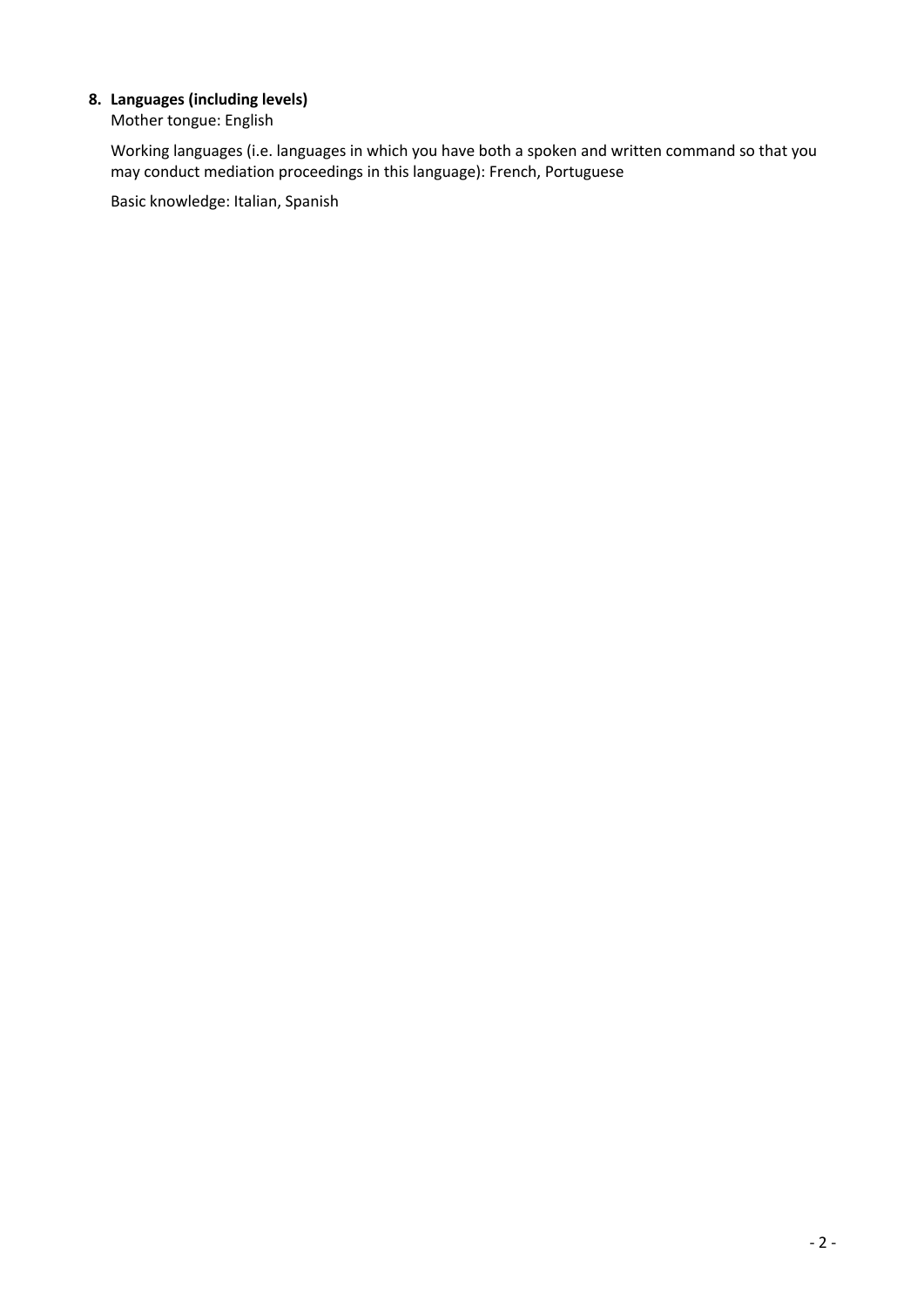## **9. Style of mediation**

*Where do you see yourself? Please tick box as appropriate or indicate your preferred style.*

Fitting my style to the below rubric would not produce an accurate characterization thereof. Essentially adaptive, my style dictated by the expectations of the parties and the requirements of the situation. It is grounded in facilitative philosophy, yet sensitive to implementation of various degrees in intervention, which frequently varies over the course of a single mediation.



**INTERACTION DIMENSION** 

*©* Alexander, Nadja (2011) "The Mediation Meta-Model - the realities of mediation practice," *ADR Bulletin*: Vol. 12: No. 6, Article 5. Available at: http://epublications.bond.edu.au/adr/vol12/iss6/5; *see also here for a detailed description of the 6 mediation styles.*

**10. Please describe aspects of your personality which could be interesting to clients you are going to mediate; what would former clients emphasize in your work?**

I listen to what people have to say and base my actions on what I hear

#### **11. Publications and other activities in ADR related matters**

**(e.g. training sessions, seminars, conferences, articles and others):** Please open the following links for articles https://www.jamsadr.com/birnberg/#publications and a sampling of recent events https://www.jamsadr.com/birnberg/#events

- **12. Memberships in mediation institutions / functions in mediation institutions/organizations:** Co-Chair IBA Mediation Committee 2019-2020, Co-Chair Mediation Committee International Law Section of the Florida Bar 2019-2020, Chairman Florida Chapter Chartered Institute of Arbitrators North America Branch.
- **13. Special expertise or specializations (***please list a maximum of three***) in your ADR-practice:** Complex commercial, cross-border, multi-party disputes
- **14. Soft Skills (e.g. intercultural competences):** Communication, multicultural/multilingual fluency
- **15. How do you ensure your professional quality (e.g. coaching, practice supervision, etc?** JAMS has an effective, post-intervention survey system that provides needed feedback on effectiveness
- **16. Date of birth: 27 December 1958**

VIAC offers mediation practitioners the possibility to present themselves on its website. VIAC reserves the right to publish any presentations submitted and to remove it as the case may be. Parties are free to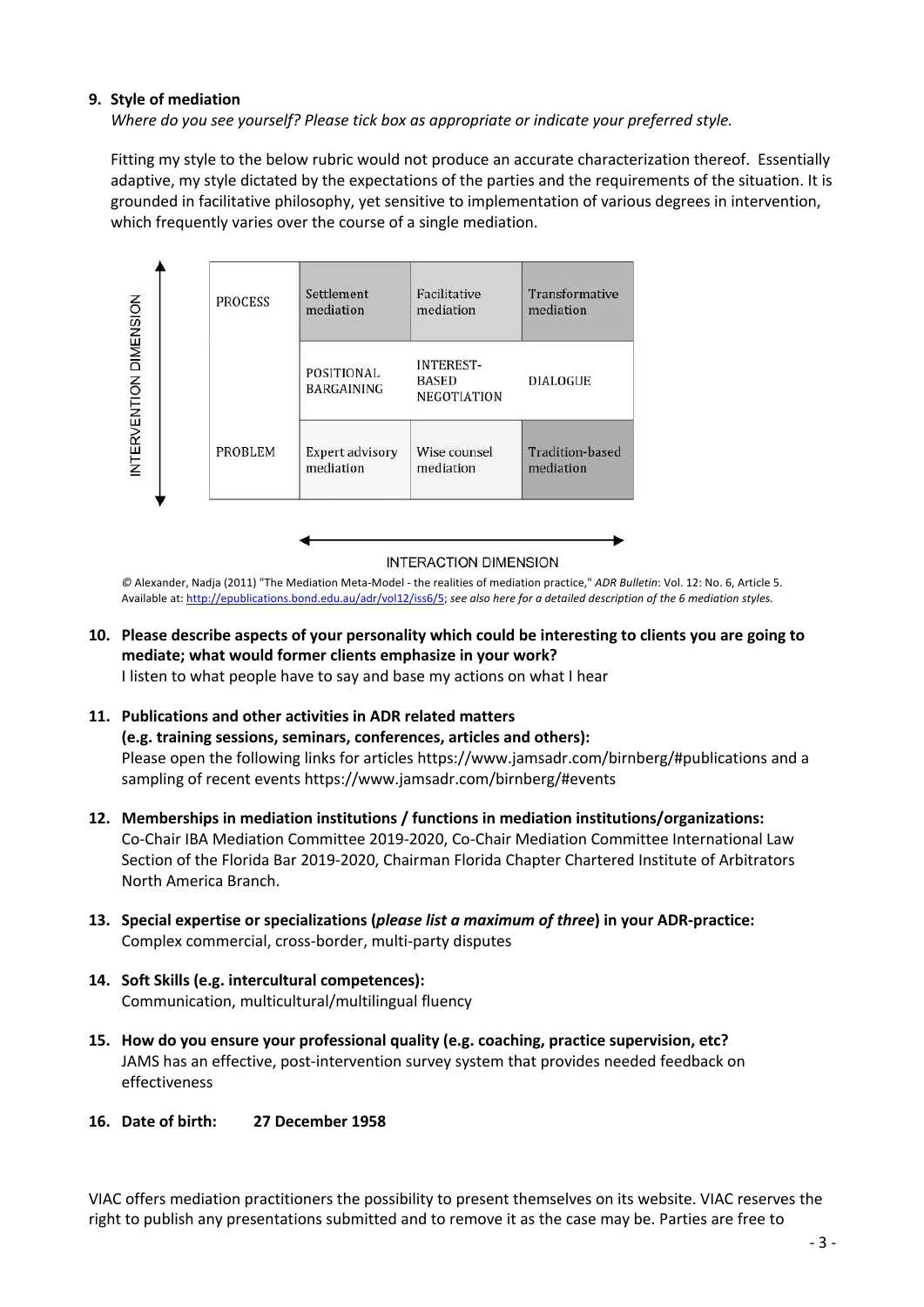nominate a mediator of their choice and so is the VIAC Board when appointing a mediator. These presentations do not constitute recommendations but may assist the parties in choosing a mediator willing to conduct proceedings according to the Vienna Mediation Rules. The fact that a mediation practitioner appears on this list, does not authorize this person to use the title "VIAC-mediator".